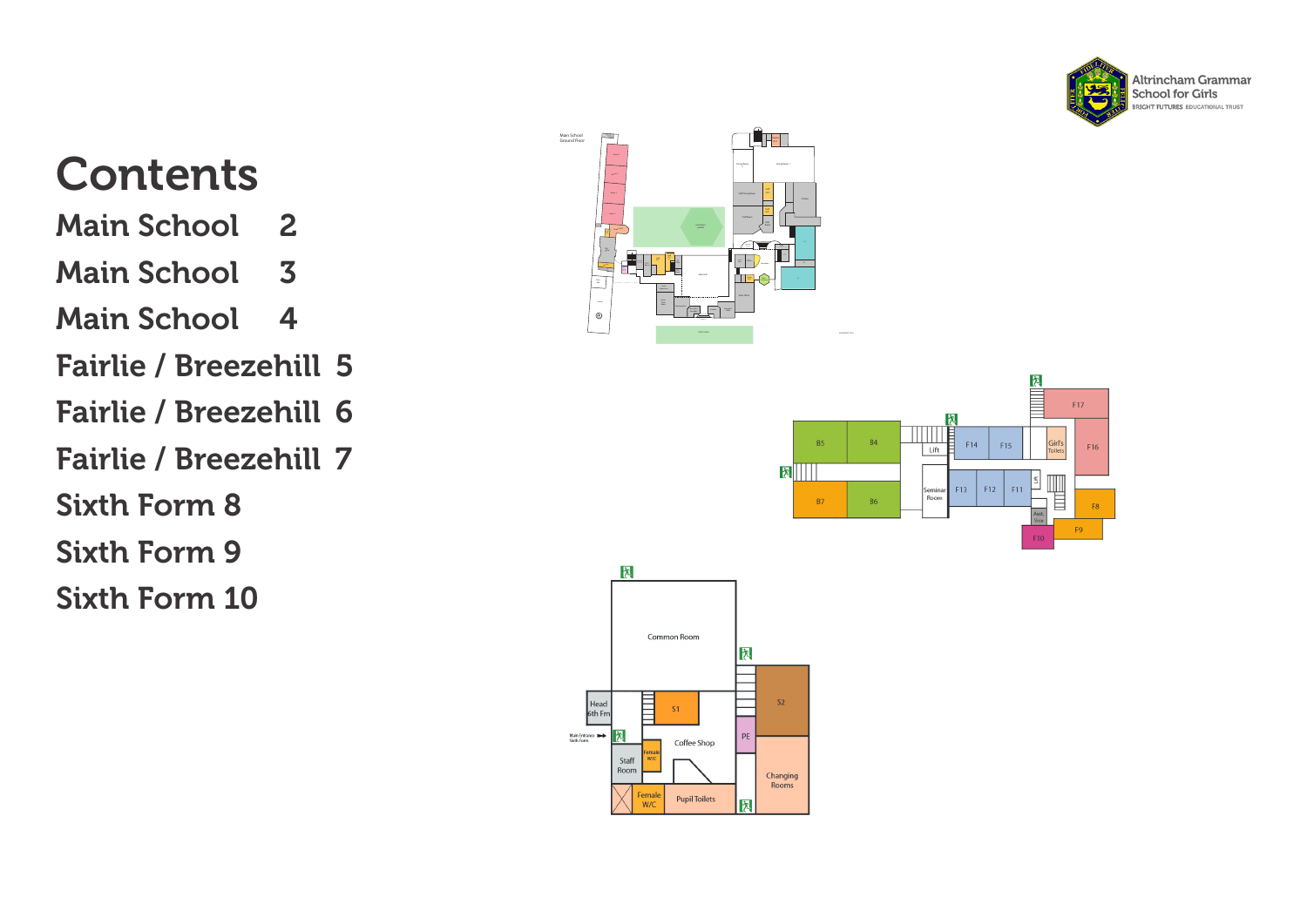#### <span id="page-1-0"></span>Main School Ground floor



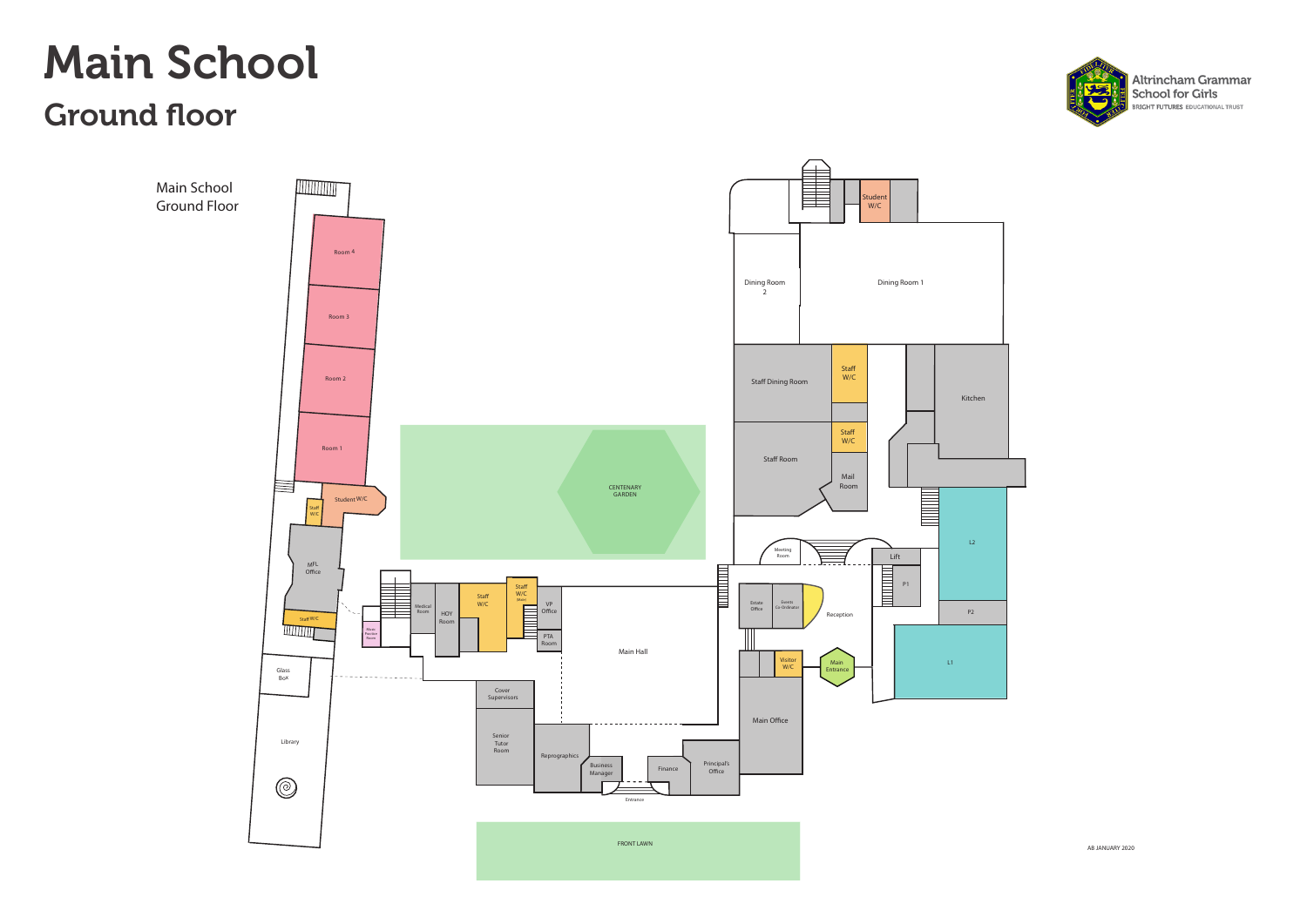#### <span id="page-2-0"></span>Main School

First floor



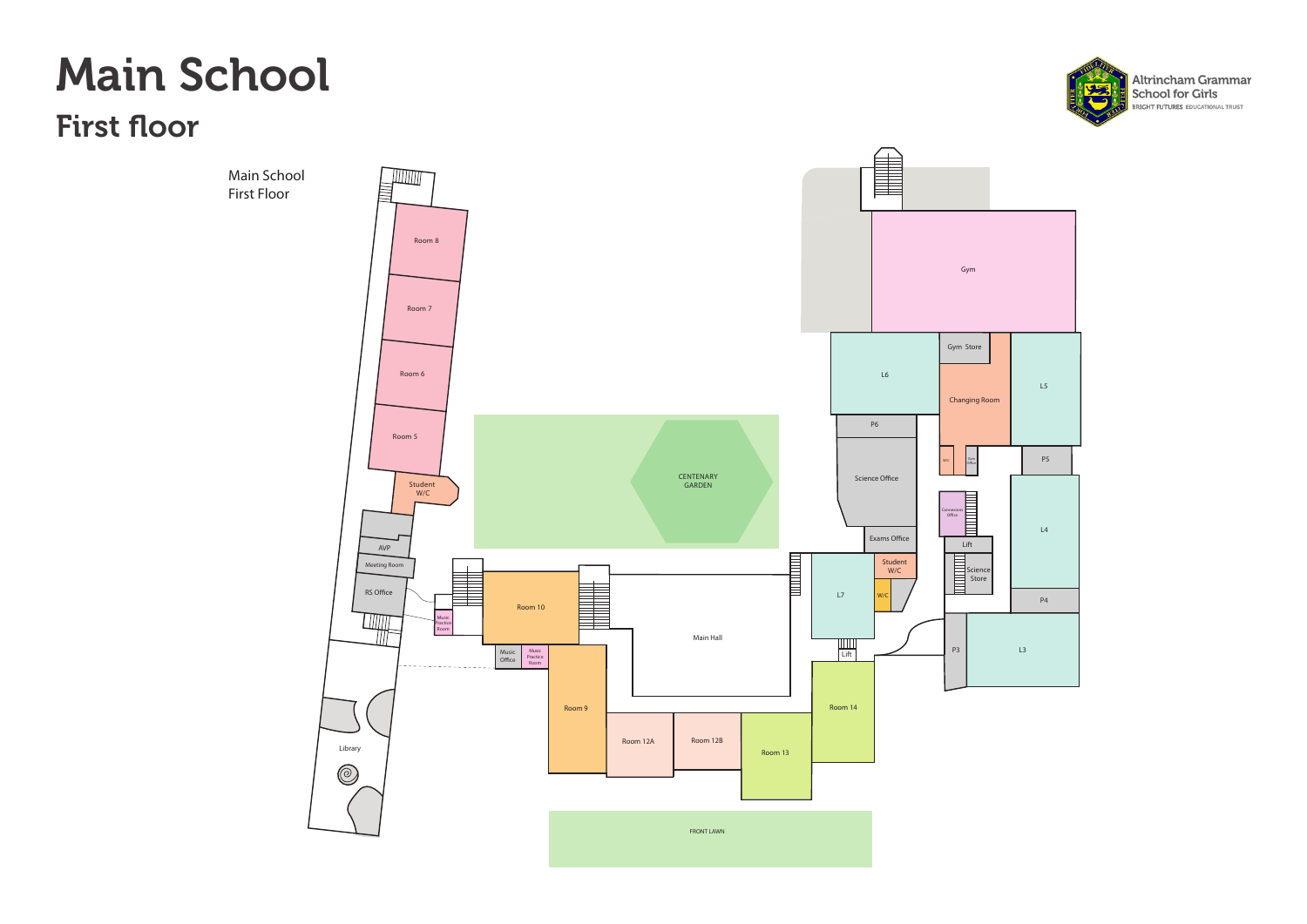<span id="page-3-0"></span>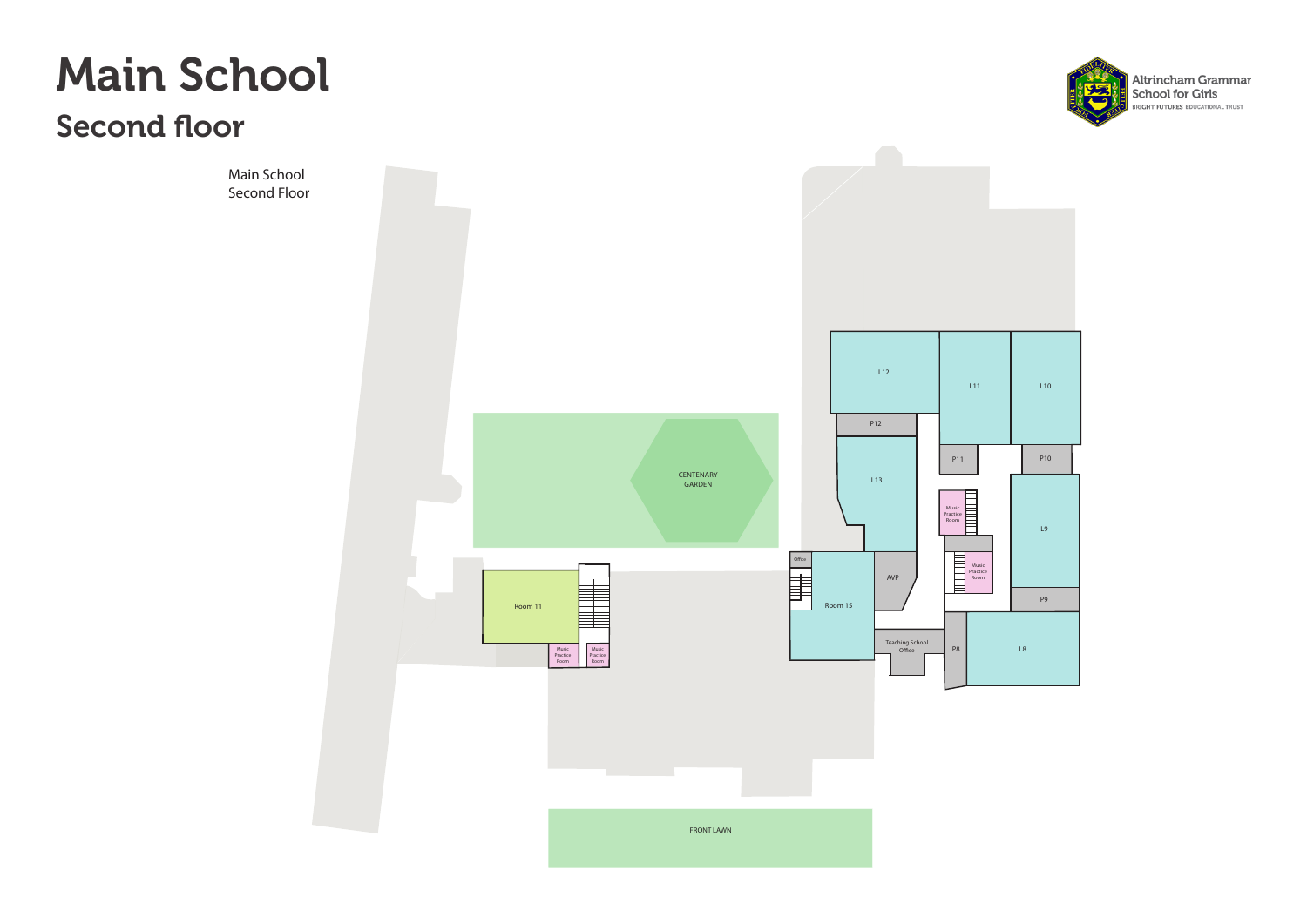# <span id="page-4-0"></span>Fairlie / Breezehill

Ground floor



Altrincham Grammar<br>School for Girls ۰, **RRIGHT FUTURES EDUCATIONAL TRUST**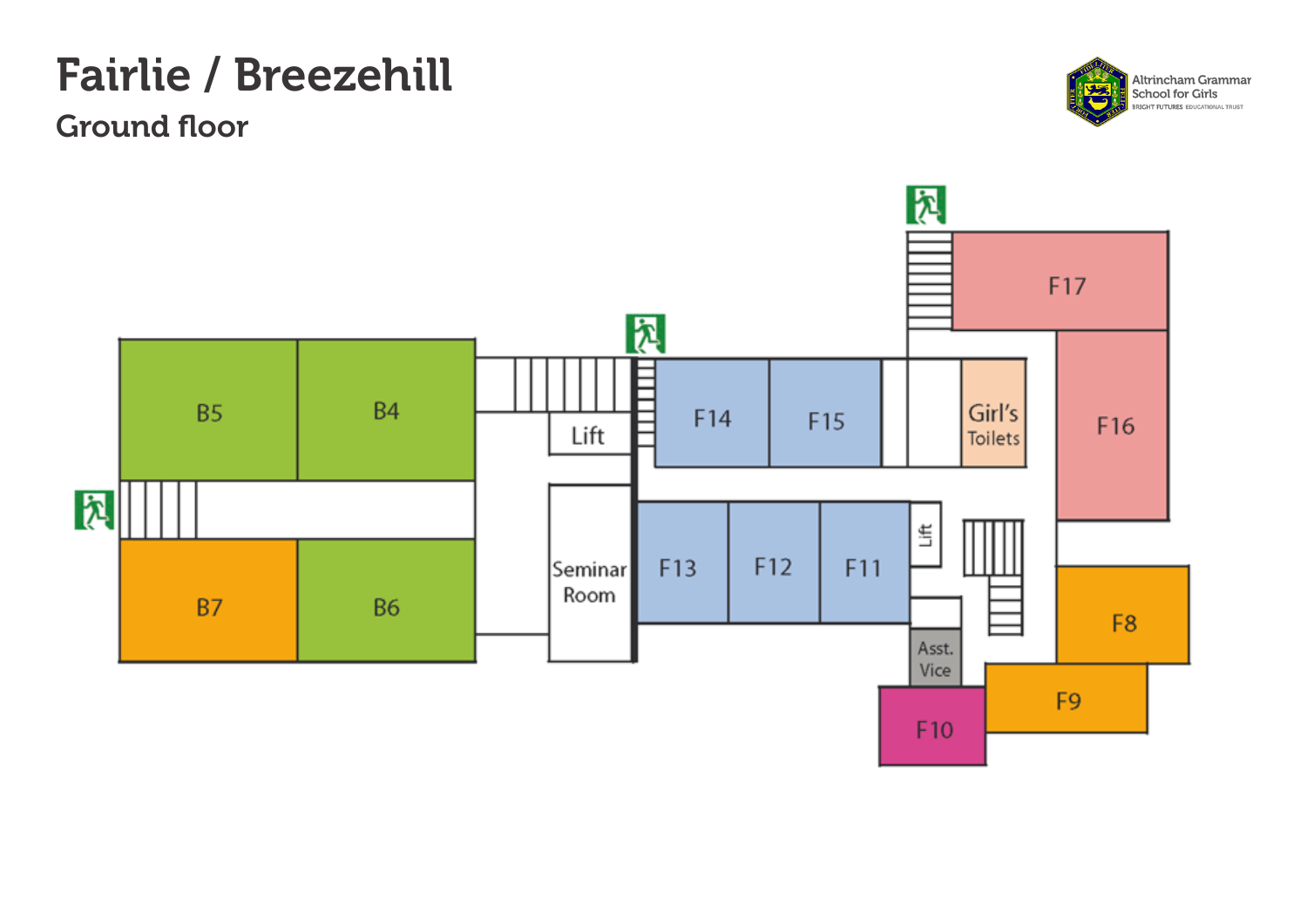# <span id="page-5-0"></span>Fairlie / Breezehill

First floor



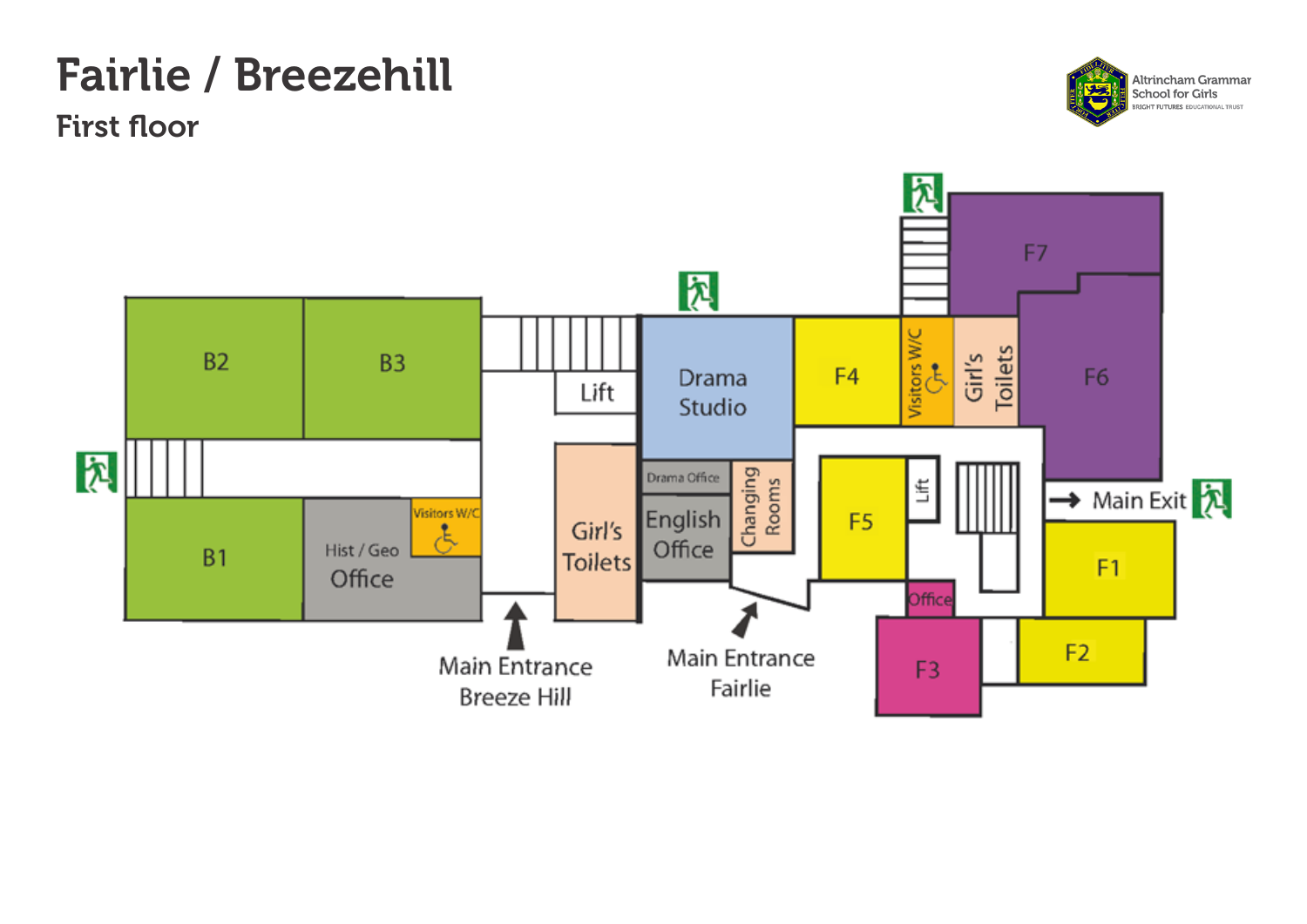# <span id="page-6-0"></span>Fairlie / Breezehill

Second floor



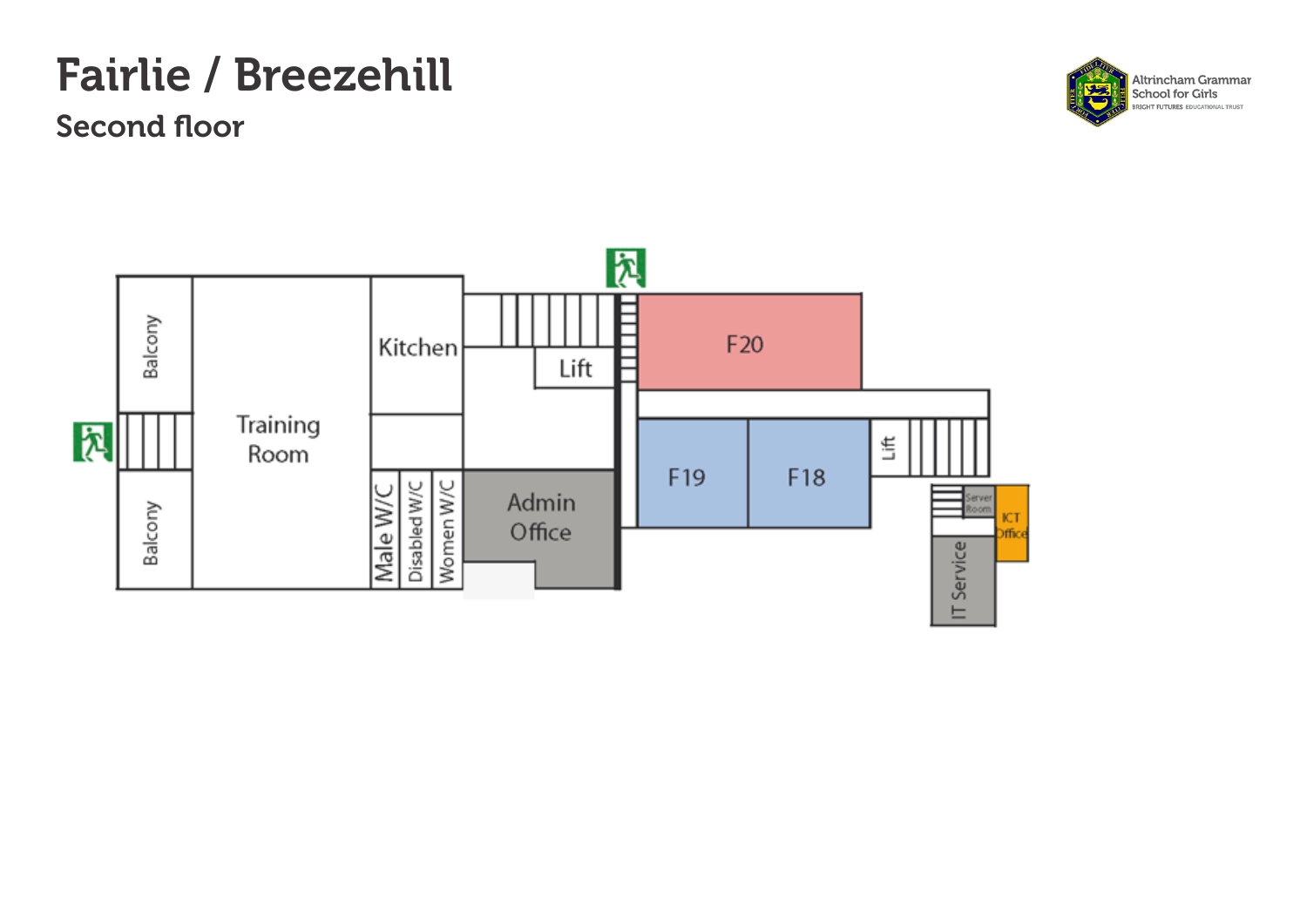<span id="page-7-0"></span>Ground floor

Altrincham Grammar School for Girls **BRIGHT FUTURES EDUCATIONAL TRUST** 



Entrance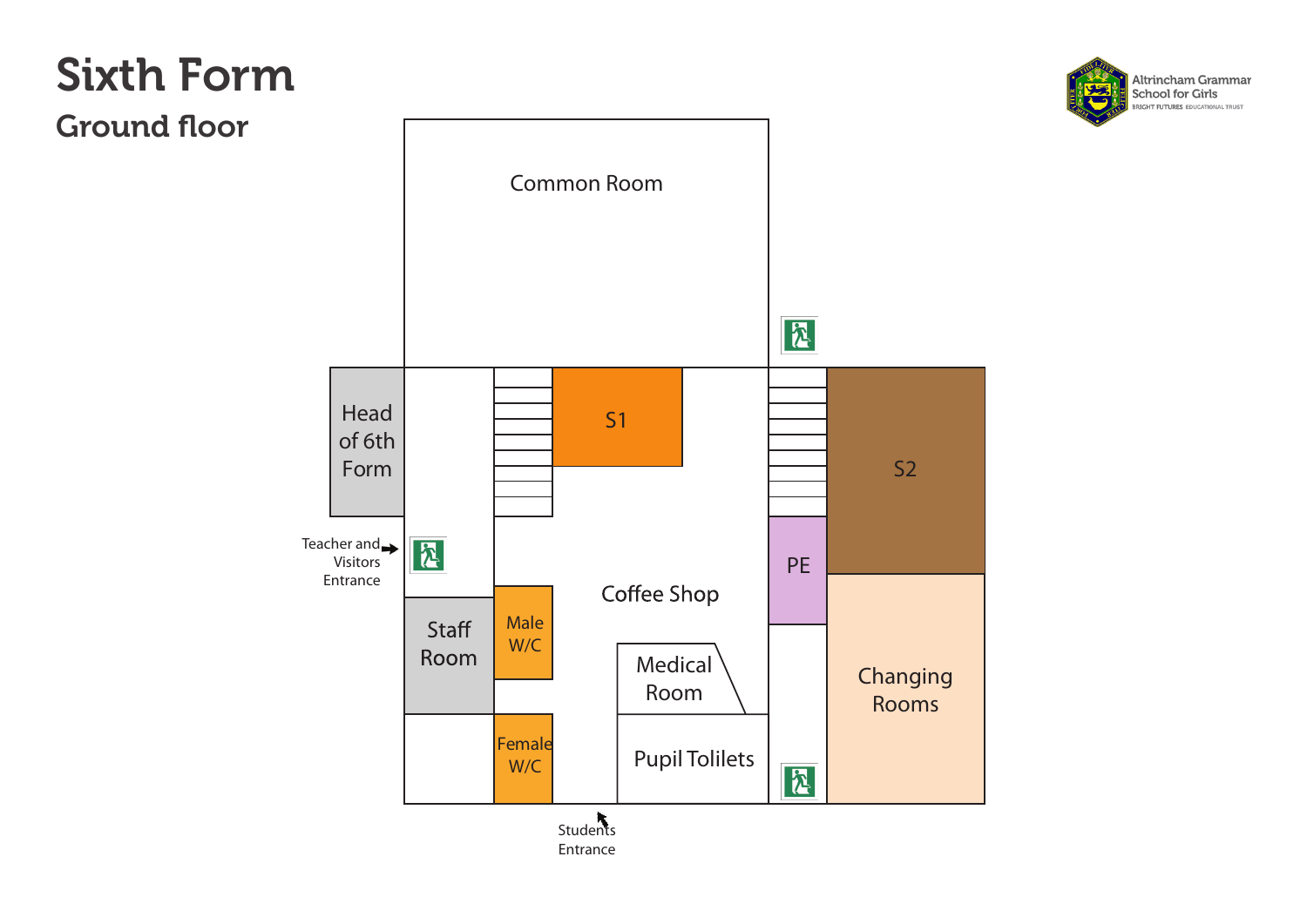<span id="page-8-0"></span>First floor



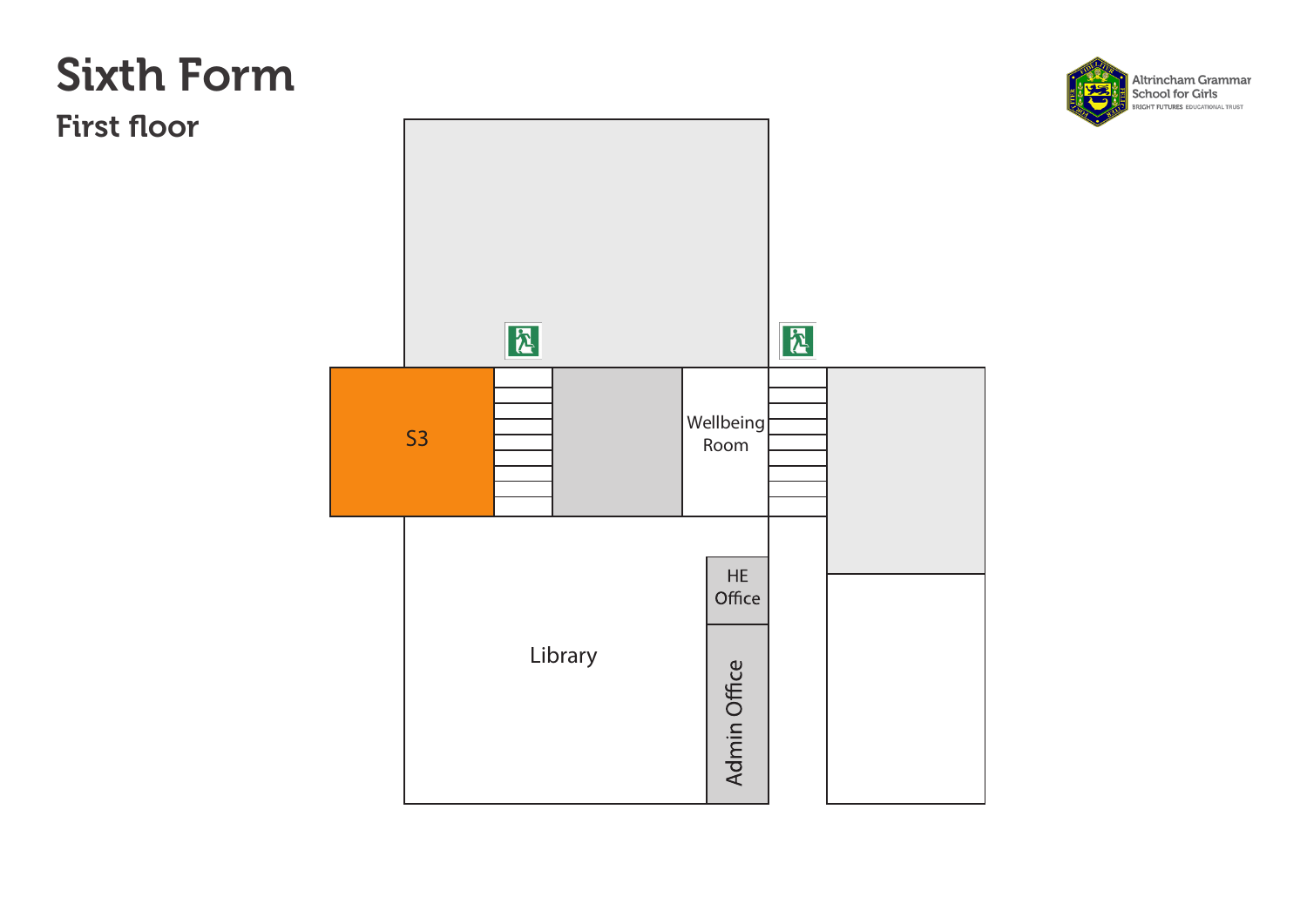<span id="page-9-0"></span>Second floor